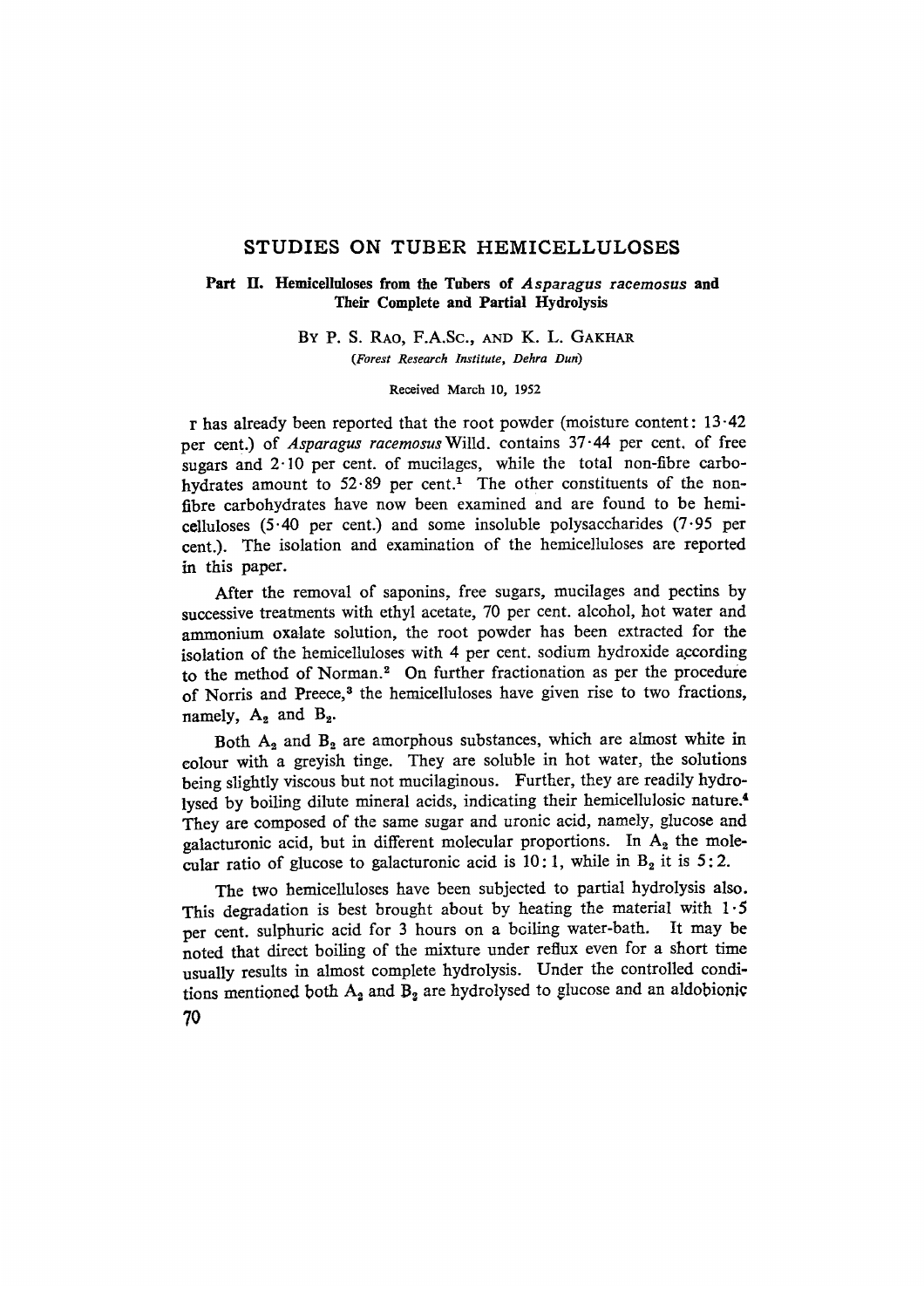acid. The latter has been isolated as its barium salt. On further hydrolysis it gives rise to  $d$ -glucose and  $d$ -galacturonic acid in equimolecular proportions.

It may be noted that the aldobionic acid present in the mucilage portion of these tubers is also a gluco-galacturonic acid.<sup>5</sup> It is interesting to note that in both the mucilage and the hemicellulose portions the aldobionic acids are composed of the same sugar and uronic acid; however, they differ in their resistance to hydrolysis by acids. The constitutional factors responsible for this difference are yet to be studied.

It is also interesting to note that amongst the three species of *Asparagus,*  the tubers of which have been examined in some detail, *A.filicinus* does net seem to contain any hemicelluloses,<sup>6</sup> while the other two contain two fractions eachY Further, *A. adscendens* and *A. raeemosus* differ as regards the nature of the sugars and also the uronic acids constituting the hemicelluloses. The hemicelluloses from *A. racemosus* are composed of glucose and galacturonic acid, while those of *A. adscendens* are constituted from xylose, glucose and glucuronic acid.

#### **EXPERIMENTAL**

*Isolation and fractionation of the hemicelluIoses.--The* debarked root powder of *Asparagus racemosus* was extracted successively with ethyl acetate, 70 per cent. alcohol, warm water and  $0.5$  per cent. ammonium oxalate solution in order to remove saponins, free sugars, mucilages and pectins. The residual powder was worked up for the isolation of the hemicelluloses. It (100 g.) was heated with 4 per cent. sodium hydroxide (500 c.c.) at  $45-50^{\circ}$  C. for two hours with frequent shaking. The mixture was filtered through a fine muslin and the residue was twice again extracted with the alkali, taking the same volume each time. After clarification by repeated filtration through glass wooI, the extract was treated with I0 g. of sodium hypochlorite and just acidified with hydrochloric acid. This treatment was to destroy the lignins, if present to any extent (method of Norman2). After 10 minutes when no more chlorine was evolved and when the hemicelluloses settled down, the supernatant liquid was decanted off and the rest centrifuged. The separated solid was washed first with small quantities of water, then with 60 per cent. alcohol and finally with hot absolute alcohol. It was then dried first in air and then in a desiccator. The yield was 5-40 per cent. on the weight of the debarked root powder taken.

The product was fractionated according to the method of Norris and Preece.<sup>3</sup> A 1 per cent. solution of the substance in 4 per cent. sodium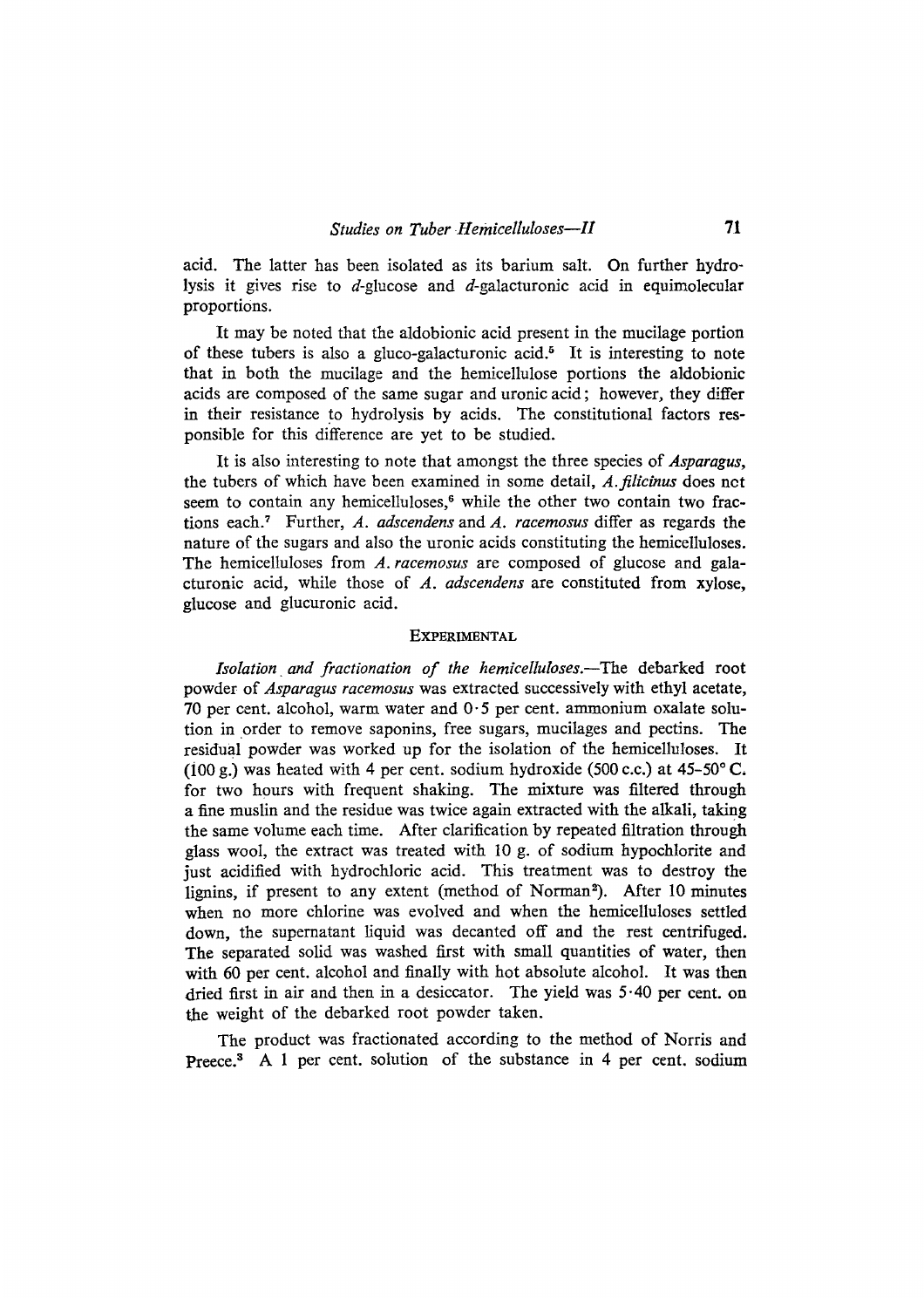hydroxide (500 c.c. in Volume) was treated with excess of glacial acetic acidand allowed to stand for 6 hours. The solid that settled down (Fraction A) was separated in a centrifuge, and washed successively with water and hot alcohol. Its yield on the basis of the root powder was  $2.00$  per cent. The mother-liquor (600 c.c.) was next treated with half its volume of ethyl alcohol, when Fraction B separated out as a greyish white substance. It was also isolated, washed and dried as Fraction A, and was obtained in 3-40 per cent. yield. On further treatment with excess of alcohol, the mother-liquor, left after the separation of B, did not give any more solid (Fraction C absent).

The above fractions were subjected to further fractionation. They were separately dissolved in hot 4 per cent. sodium hydroxide so as to form 1 per cent. solution and filtered through glass wool to remove the slight turbidity present. On treatment with Fehling's solution at the rate of 30 c.c. for every 100 c.c. of the alkaline solution, no precipitate separated out in either case, indicating the absence of Fractions  $A_1$  and  $B_1$ . Hence the two he micelluloses corresponded to Fractions  $A_2$  and  $B_2$  of Norris and Preece. On acidification, followed by the addition of excess of alcohol, the alkaline solutions precipitated the hemicellulose. Both  $A_2$  and  $B_2$  were purified by repeated dissolution in dilute alkali and reprecipitation by means of acid and alcohol. Three such treatments were required to get ashless products. The final yields of purified  $A_2$  and  $B_2$  were respectively 1.65 per cent. and 2.90 per cent. on the weight of the debarked root powder.

*Hemicellulose*  $A_2$ —In the purified condition  $A_2$  was greyish white in colour, and contained  $9.26$  per cent. of moisture. It was insoluble in alcohol acetone, ether, etc., but was soluble in hot water yielding viscous but nonmucilaginous solutions. In  $0.5$  per cent. aqueous solution its specific rotation at  $18^{\circ}$  C. was  $+19.7^{\circ}$ .

The hemicellulose contained uronic acid, as it responded to the naphthoresorcin test? The uronic acid was quantitatively estimated according to the method of Dickson, Otterson and Link<sup>9</sup> and was found to be  $8.8$  per cent. on zero-moisture basis of the hemicellulose. It did not contain any .methoxyl group or pentose.

The purified material (2 g.) was hydrolysed by boiling under reflux with 2 per cent. sulphuric acid (150 c.c.) for 2 hours. The hydrolysate was neutralized with barium carbonate, filtered and the filtrate examined for the sugars and the uronic acids adopting filter-paper chromatography (horizontal migration method of Rao and Beri.<sup>10</sup>) Only glucose and galacturonic acid could be detected. The identity of glucose was confirmed by the preparation of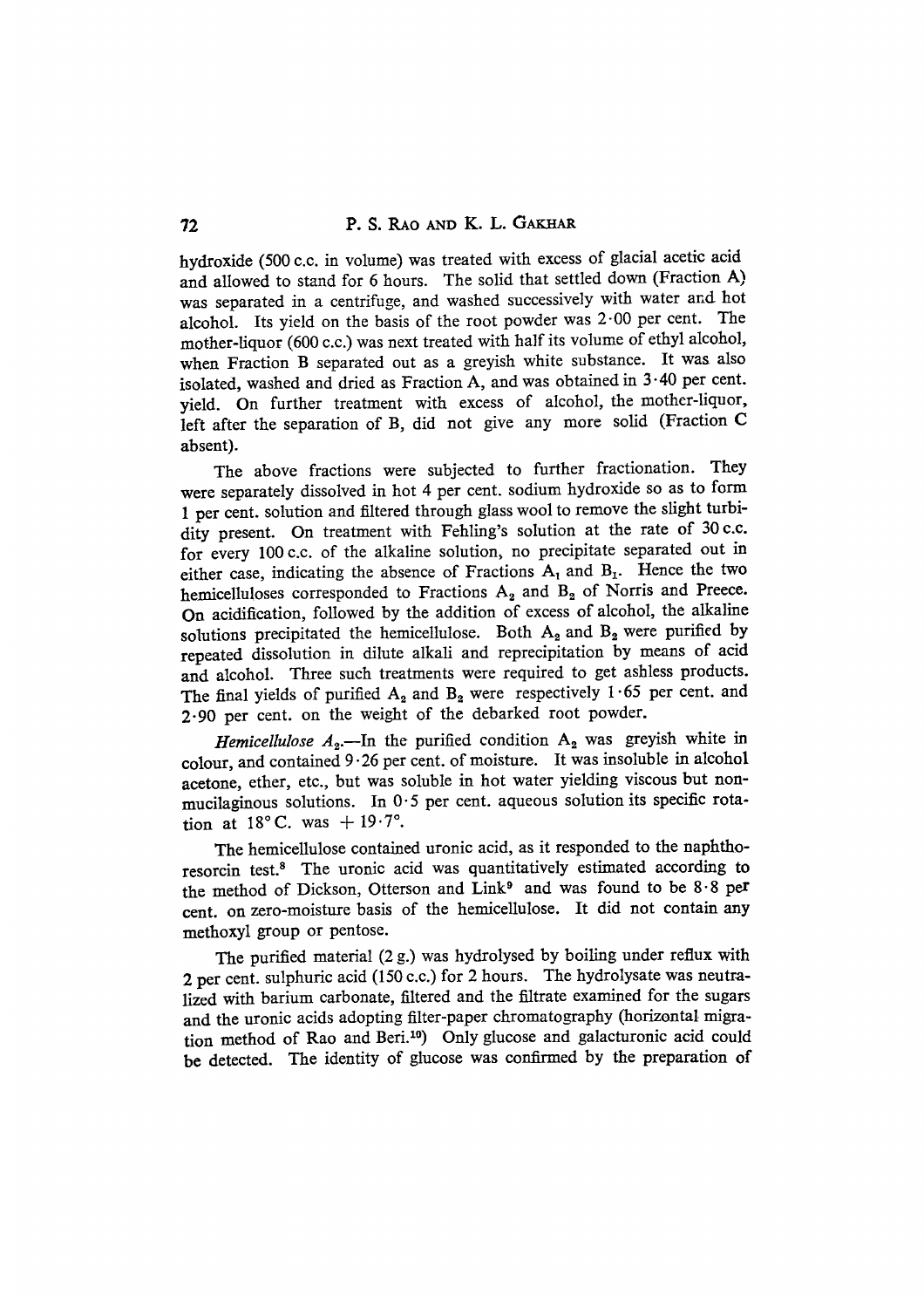its osazone with its characteristic crystal structure and melting point (204-  $206^{\circ}$  C.). The identity of the uronic acid was also confirmed by the determination of the specific rotation of its barium salt  $\{ [a]_p^{2s} \circ f + 24.8^\circ \}$ <sup>11</sup> and its oxidation with nitric acid of sp. gr.  $1 \cdot 15$  to produce mucic acid.

*Composition of Hemicellulose*  $A_2$ .-Since the hemicellulose contained only glucose and galacturonic acid, and the latter was found to be 8-8 per cent., the composition of the hemicellulose might be taken to be glucose and galacturonic acid present in the molecular ratio of 10:1.

*Hemicellulose*  $B_2$  *and Its Composition.*—This fraction too was similar to Fraction  $A_2$  in its colour, amorphous structure and solubility. It contained  $8.2$  per cent. of moisture. Its specific rotation in  $0.3$  per cent aqueous solution was + 27.1° at 18°C. It also underwent easy hydrolysis with dilute boiling sulphuric acid. The hydrolysate was examined as in the case of hemicellulose  $A_2$ , and was found to contain the same sugar and uronic acid, namely, glucose and galacturonic acid. In this case, the sugar and the uronic acid were present in the ratio of 5:2.

*Partial Hydrolysis of A<sub>2</sub> and B<sub>2</sub>.*—The purified hemicellulose  $A_2$  (5 g.) was heated in a round-bottom flask with  $1 \cdot 5$  per cent. sulphuric acid (150 c.c.) on a boiling water-bath (98 $^{\circ}$ C. at Dehra Dun altitude), when it rapidly went into solution. The course of the hydrolysis was followed by noting the optical rotation at frequent intervals. After 3 hours, when there was no more change in the rotation, the solution was neutralised with barium carbonate in the hot, concentrated to a small volume (40 c.c.), filtered and then treated with 95 per cent. alcohol (100 c.c.). The precipitated solid and the filtrate were examined separately.

From the filtrate alcohol was distilled off under reduced pressure. **The**  resulting aqueous solution did not show the presence of any oilgosaccharides, since on further hydrolysis it did not undergo any change in reducing power or rotation. It contained only glucose.

The precipitate (barium salt) was purified by repeated dissolution in water and precipitation by means of alcohol. After the third precipitation it was filtered, dehydrated using hot absolute alcohol and dried in a vacuum desiccator. It contained 16-40 per cent. of barium (estimated as barium sulphate) and liberated  $9.89$  per cent. of carbon dioxide on heating with 12 per cent. hydrochloric acid.<sup>9</sup> These data indicated that the substance was the barium salt of an aldobionic acid. [Barium aldobionate,  $(C_{11}H_{19}O_{10}COO)_2$  Ba, contains 16.21 per cent. of barium and liberates 10.38 per cent. of carbon dioxide]. The salt (2 g.) was further hydrolysed by